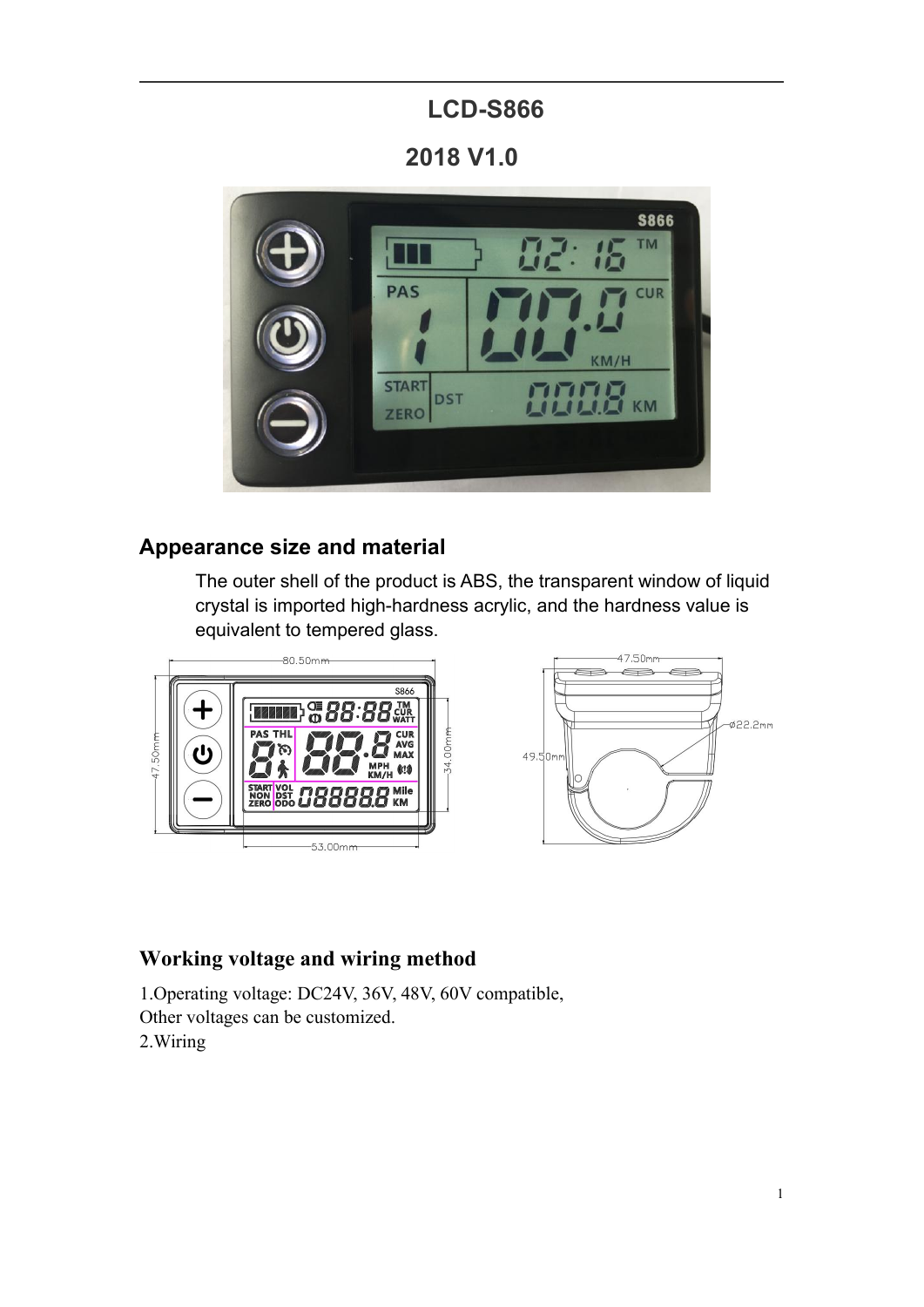

| Cable serial number | Cable color |                                        |
|---------------------|-------------|----------------------------------------|
| $\mathbf 1$         | Red(VCC)    | Instrument power cord                  |
| $\overline{2}$      | Blue(K)     | Controller power's<br>control line     |
| $\mathbf{3}$        | Black(GND)  | Instrument ground                      |
| $\overline{4}$      | Green(RX)   | Instrument's data<br>receiving line    |
| $\sqrt{5}$          | Yellow(TX)  | Instrument's data<br>transmission line |

Features:

1, display function

Speed display, battery indicator, fault prompt, total mileage, single mileage

Features:<br>
1, display function<br>
Speed display, battery indicator, fault prompt, total mileag<br>
2. Control, setting function<br>
Power switch control, wheel diameter setting, idle automa<br>
brightness setting,<br>
Start mode setting Features:<br>1, display function<br>Speed display, battery indicator, fault prompt, total mileage, single mileage<br>2. Control, setting function<br>brightness setting, idle automatic sleep time setting, backlight<br>brightness setting, Features:<br>
1, display function<br>
Speed display, battery indicator, fault prompt, tota<br>
2. Control, setting function<br>
Power switch control, wheel diameter setting, idle<br>
brightness setting,<br>
Start mode setting, drive mode se Features:<br>
1, display function<br>
Speed display, battery indicator, fault prompt, total mileage, single mileage<br>
2. Control, setting function<br>
Power switch control, wheel diameter setting, idle automatic sleep time setting, Features:<br>
1, display function<br>
Speed display, battery indicator, fault prompt, total mileage, single<br>
2. Control, setting function<br>
Power switch control, wheel diameter setting, idle automatic sleep<br>
brightness setting,<br> Features:<br>1, display function<br>Speed display, battery indicator, fault prompt, total mileage, single mileage<br>2. Control, setting function<br>Power switch control, wheel diameter setting, idle automatic sleep time setting, back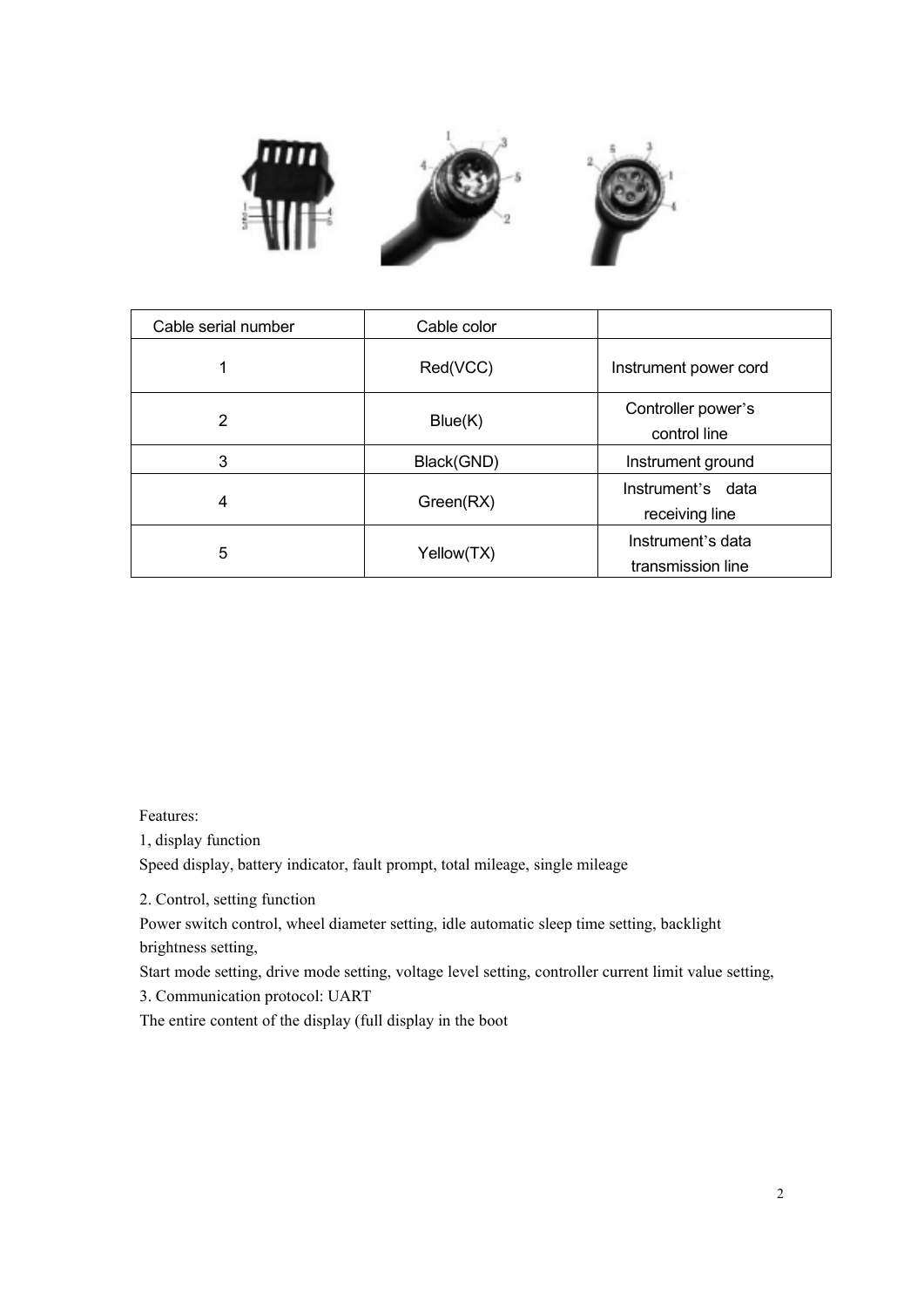



3.2 Multi-function display

area<sup>ODO</sup>

THE TOTAL MINE TO THE MILEAD OPPORTUNITY OF THE UNITED STATES OF MILE THE MILE OF THE MILE OF THE MILE OF THE MILE OF THE TOTAL mileage ODO, single mileage DST (unit: mile, km), battery voltage VOL, angle power-on time TM  $\begin{array}{lllllllll} & \text{13.1 Battery level display} \end{array}$ <br>  $\begin{array}{lllllllllllll} \text{3.2} & \text{Multi-function} & \text{display} \\\hline \end{array}$ <br>  $\begin{array}{lllllllllll} \text{3.3.2} & \text{Multi-function} & \text{display} \\\hline \end{array}$ <br>  $\begin{array}{lllllllllll} \text{3.8.3.2} & \text{Multi-function} & \text{display} \\\hline \end{array}$ <br>  $\begin{array}{lllllllllll} \text{3.9.3.2} & \text{Multi-function} & \text{display} \\\hline \end{array}$ 18)<br>
Display content<br>
3.1 Battery level display<br>  $\begin{array}{c}\n\hline\n\text{Display} \\
\hline\n\end{array}$ <br>
3.2 Multi-function<br>  $\begin{array}{c}\n\text{WOL} \\
\text{SST} \\
\text{area0DO} \\
\hline\n\end{array}$   $\begin{array}{c}\n\hline\n\text{Mille} \\
\hline\n\end{array}$   $\begin{array}{c}\n\hline\n\text{Mille} \\
\hline\n\end{array}$   $\begin{array}{c}\n\hline\n\text{$ 3.1 Battery level display  $\blacksquare$ <br>
3.2 Multi-function<br>  $\begin{array}{c}\n\text{WOL} \\
\text{SST} \\
\text{SST} \\
\text{Total mileage ODO, single mileage DST (unit: mile)} \\
\text{single power-on time TM, CUR operating current, WA1\ncode (see Table 1);\n\end{array}$ <br>
3.3 Speed display area  $\begin{array}{c}\n\text{CUR} \\
\text{MMP} \\
\text{MMP} \\
\text{AVG: average speed, MAX: maximum speed, CU \\
\text{km/h}\n\end{array}$ <br>
The Multi-function<br>
Well **For any contract of the CUR**<br>
Multi-function<br>
Well **and CUR**<br>
Multi-function<br>
Multi-function<br>
Multi-function<br>
Multi-function<br>
CUR: CUR: current speed, the power-on time TM, CUR operating current, WATT



km/h

**THE SPEED SIGNAL IS THE SPEED SIGNAL IS THE SPEED SIGNAL IN THE SPEED WATER**<br>
to speed display area (see Table 1);<br>  $[$  (see Table 1);<br>  $[$  (see Table 1);<br>  $[$  (see Table 1);<br>  $[$  (see Table 1);<br>  $[$  (see Table 1);<br>  $[$  in the controller. (The time of a single Hall cycle, unit: 1MS) The meter will calculate according to the wheel diameter and signal data (the motor Hall also needs) to set the number of magnets) The true speed.<br>
The speed calculate according to the wheel diameter and signal data (the motor Hall also needs)<br>of the motor manner of magnetic signal data (the motor Hall also needs)<br>and signal is taken from the Hall signal in the motor and sent Total mileage ODO, single mileage DST (unit: mile, km), battery voltage single power-on time TM, CUR operating current, WATT instantaneous pover<br>
code (see Table 1);<br>  $\begin{array}{r}\n\hline\n\text{GUT}\n\end{array}$ <br>
3.3 Speed display area  $\begin$ 

3.3 Speed display area  $\bigcup_{\substack{1 \leq m \leq n \\ \text{max}}} \bigotimes_{\substack{2 \leq m \leq n \\ \text{max}}}$  AVG: average speed, MAX: maximum speed, CUR: current speed; unit Mp/h, km/h<br>The speed signal is taken from the Hall signal in the motor and sent to 3.3 Speed display area  $\bigotimes$   $\bigotimes$   $\bigotimes$   $\bigotimes$   $\bigotimes$   $\bigotimes$   $\bigotimes$   $\bigotimes$   $\bigotimes$   $\bigotimes$   $\bigotimes$   $\bigotimes$   $\bigotimes$   $\bigotimes$   $\bigotimes$   $\bigotimes$   $\bigotimes$   $\bigotimes$   $\bigotimes$   $\bigotimes$   $\bigotimes$   $\bigotimes$   $\bigotimes$   $\bigotimes$   $\bigotimes$   $\bigotimes$   $\bigotimes$   $\bigotimes$   $\$ :communication failure;<br>  $\begin{align*}\n\text{Re}(x) = \text{Re}(x) + \text{Im}(x) + \text{Im}(x) + \text{Im}(x) + \text{Im}(x) + \text{Im}(x) + \text{Im}(x) + \text{Im}(x) + \text{Im}(x) + \text{Im}(x) + \text{Im}(x) + \text{Im}(x) + \text{Im}(x) + \text{Im}(x) + \text{Im}(x) + \text{Im}(x) + \text{Im}(x) + \text{Im}(x) + \text{Im}(x) + \text{Im}(x) + \text{Im}(x) + \text{Im}(x) + \text{Im$ :Brake reminder; :Headlight opening prompt; Vehicle power steering gear adjustment<br>Vehicle status display area<br>((1)) Communication failure;<br>Communication failure;<br>Communication failure;<br>Table 1: Fault code and meaning<br>Table 1: Fault code and meaning<br>t code Fault sta 3.4 Vehicle power steering gear adjustment<br>
3.5 Vehicle status display area<br>  $($   $($   $)$   $)$   $\therefore$  Communication failure;<br>  $\therefore$  Gkm<br>  $($   $)$   $\therefore$  Exalt code and meaning<br>
Fault code  $\overline{ }$  Fault status<br>  $($ decimal $)$   $\$ ower steering gear adjustment (2004), 0-9 digital display;<br>
atus display area<br>
ommunication failure; (2008)  $\hat{E}$  Speed cruise tips;<br>
Brake reminder; (2009)<br>
Fault code and meaning<br>
Fault tode and meaning<br>
Fault status<br>



|            | 3.5 Vehicle status display area                                                                                                                             |        |
|------------|-------------------------------------------------------------------------------------------------------------------------------------------------------------|--------|
|            | <b>Communication failure:</b> $\begin{bmatrix} 0 \\ 0 \end{bmatrix}$ 6km/h Booster; $\begin{bmatrix} 0 \\ 0 \end{bmatrix}$ : $\hat{\mathbb{E}}$ Speed cruis |        |
|            | :Brake reminder,<br>$\equiv$ :Headlight opening prompt;                                                                                                     |        |
|            | Table 1: Fault code and meaning                                                                                                                             |        |
| Fault code | <b>Fault status</b>                                                                                                                                         | Remark |
| (decimal)  |                                                                                                                                                             |        |
| 0          | normal status                                                                                                                                               |        |
|            | Reserved                                                                                                                                                    |        |
|            |                                                                                                                                                             |        |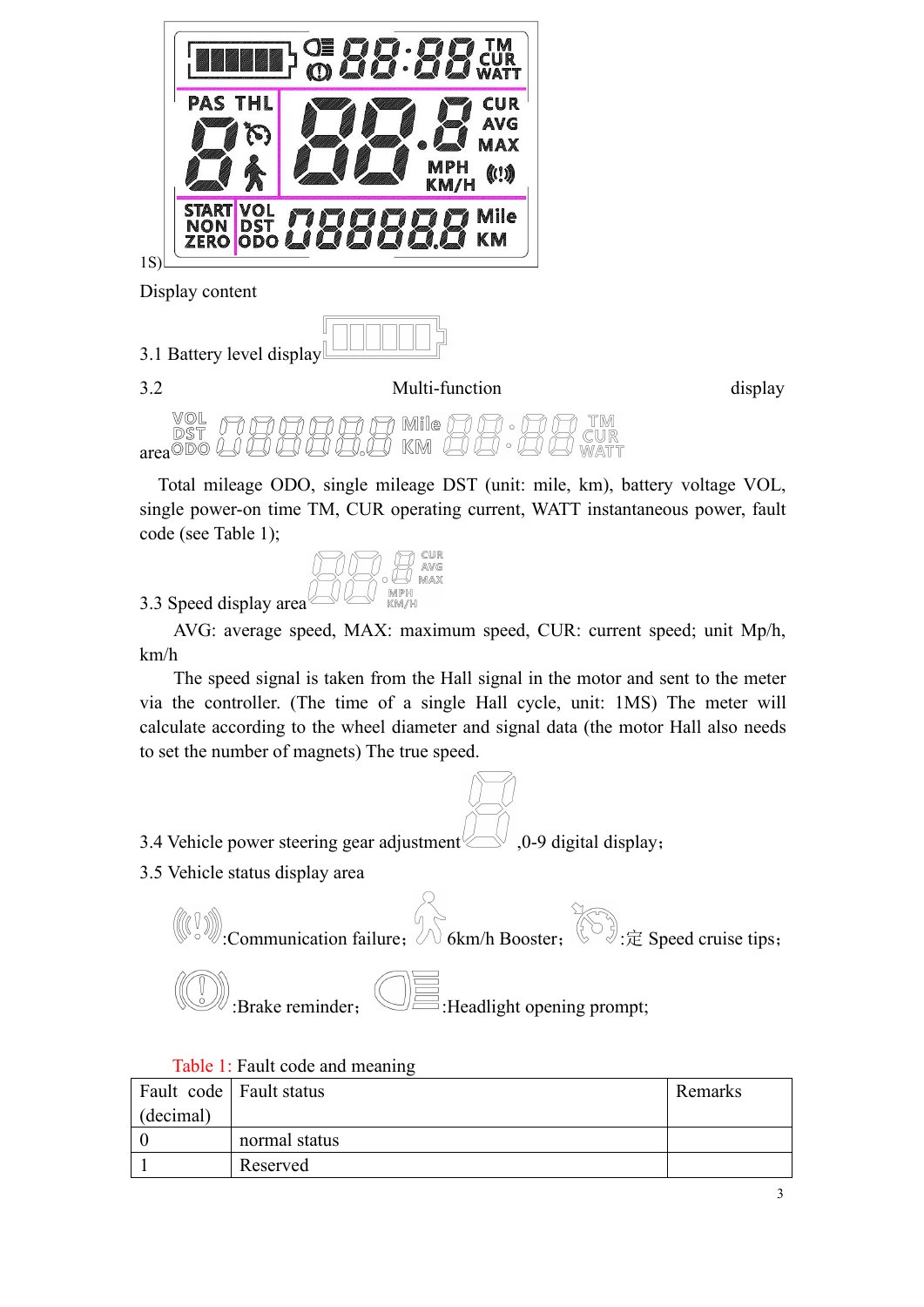|                | brake                            |                      |
|----------------|----------------------------------|----------------------|
| 3              | Power sensor failure (ride sign) | Not implemented here |
| $\overline{4}$ | 6KM/H cruise                     |                      |
| 5              | Real-time cruise                 |                      |
| 6              | Battery undervoltage             |                      |
| 7              | Motor failure                    |                      |
| 8              | Turn fault                       |                      |
| 9              | Controller failure               |                      |
| 10             | Communication reception failure  |                      |
| 11             | Communication failure            |                      |
| 12             | <b>BMS</b> communication failure |                      |
| 13             | Headlight failure                |                      |
|                |                                  |                      |

#### 4.Setting

- P01: backlight brightness, level 1 is the darkest, level 3 is the brightest;
- P02: mileage unit, 0: KM; 1: MILE;
- P03: Voltage level: 24V, 36V, 48V, 60V, 64V Default 36V;
- P04: Sleep time: 0, no sleep; other numbers are sleep time, range: 1-60; unit minutes;
- P05: Power assist position: 0, 3 file mode:

1, 5 file mode:

- P06: Wheel diameter: unit, inch; accuracy: 0.1;
- This parameter is related to the display speed of the meter and needs to be entered correctly.
- P07: Number of speed magnets: Range: 1-100;

This parameter is related to the display speed of the meter and needs to be entered correctly.

- If it is a normal hub motor, directly input the number of magnetic steel;
- If it is a high speed motor, it is also necessary to calculate the reduction ratio, input data = number of magnets  $\times$  reduction ratio;
- For example: motor magnet steel number 20, reduction ratio 4.3: input data:  $86=20\times43$

P08: Speed limit: the range is 0-100km/h, 100 means unlimited speed.

- The input data here indicates the maximum running speed of the vehicle: for example, input 25, indicating that the maximum running speed of the vehicle does not exceed 25km/h; the driving speed is maintained at the set value.
- Error:  $\pm 1$ km/h; (both assist and speed limit)
- Note: The value here is based on kilometers.When the unit setting is converted from kilometer to mile, the speed value of the display interface will be automatically converted to the correct mileage value, but the speed limit value data set at this menu under the mile interface. No conversion, inconsistent with the actual display mile speed limit value;

Note: The P09-P15 menu is only valid in the communication state.

P09: zero start, non-zero start setting, 0: zero start; 1: non-zero start;

P10: Drive mode setting 0 : Power drive (the booster position determines how much power is output, and the switch is invalid).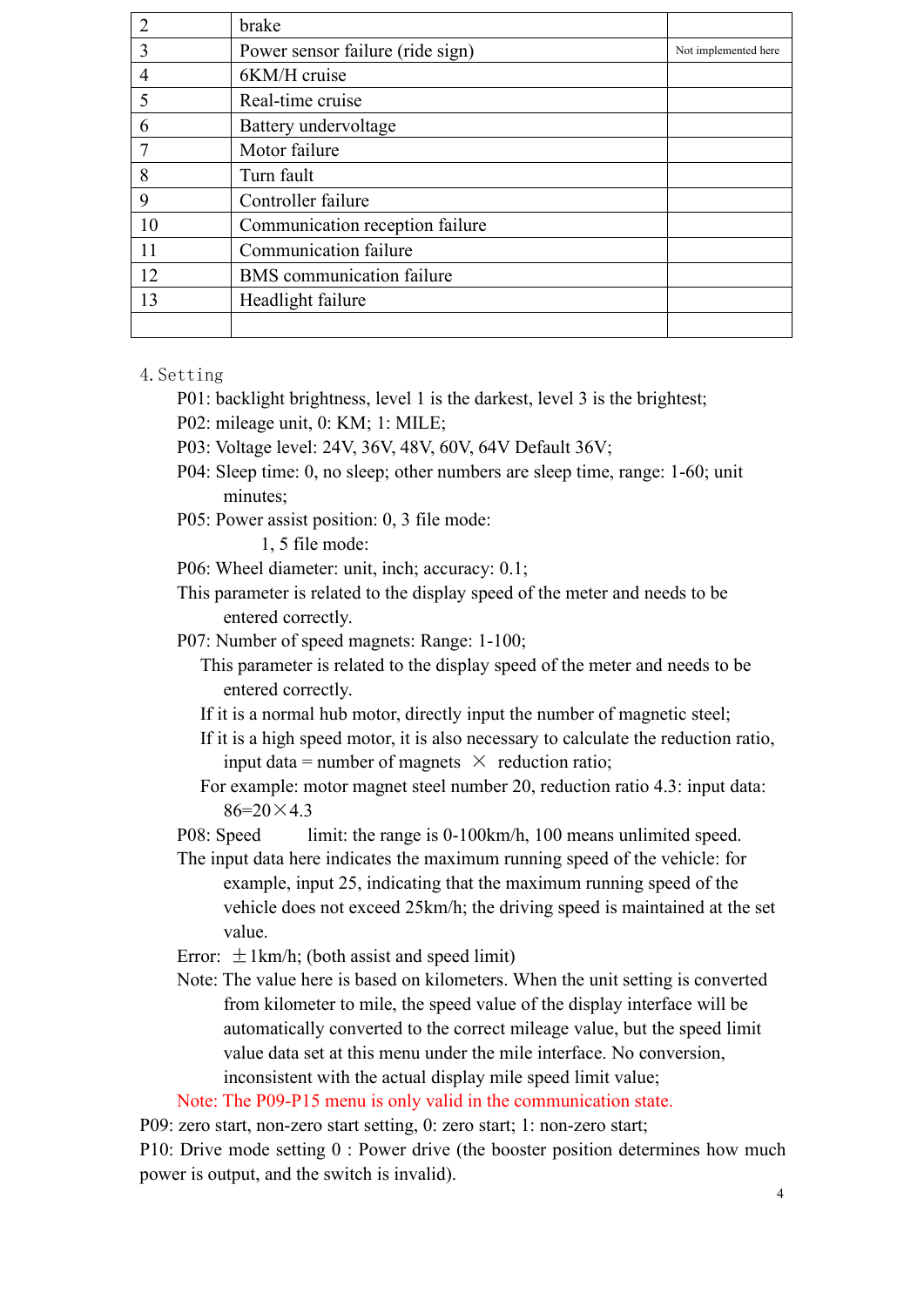1 : Electric drive (driven by the rotary handle, the power assist position is invalid at

this time).<br>2 : Power assist drive and electric drive coexist simultaneously

P11: Boost sensitivity setting Range: 1-24;

P12: Boost start strength setting Range: 0-5;

P13: Power magnetic steel disc type setting 5,8,12 magnetic steel three types

P14: Controller current limit value setting Default 12A Range: 1-20A

P15: Controller undervoltage value

P16: ODO clear setting Long press the up button for 5 seconds ODO clear

P17:0: cruise is not enabled, 1: cruise is enabled; auto cruise is optional (only valid for protocol 2)

P18: Display speed ratio adjustment range: 50%~150%,

P19: 0 gear enable bit, 0: 0 gear, 1: 0 gear

P20:0: Protocol No. 2 1: 5S Protocol 2: Alternate 3: Alternate

四、Introduction to buttons and display interface: